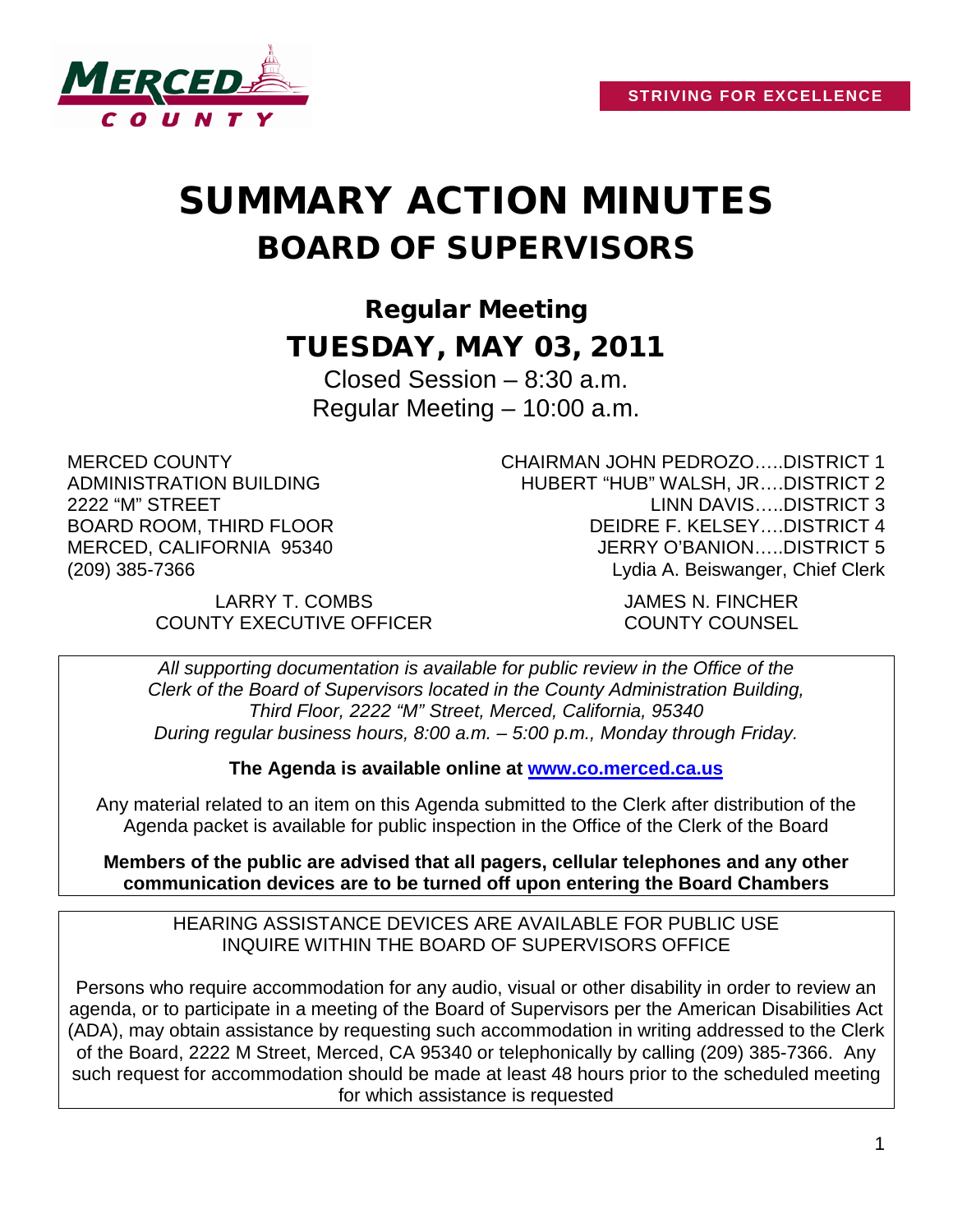The Agenda is divided into three sections:

**CONSENT CALENDAR** – These matters include routine financial and administrative actions and are approved by a single majority vote.

**SCHEDULED ITEMS** – These items are noticed hearings, work sessions and public hearings.

**REGULAR CALENDAR** – These items include significant policy and administration actions. Immediately after approval of the CONSENT CALENDAR, if the time of the hearing of SCHEDULED ITEMS has not arrived, the REGULAR CALENDAR will be considered.

## SCHEDULED ITEMS

#### 8:30 A. M. **THE PUBLIC IS INVITED TO SPEAK ON ANY ITEM ON THE AGENDA-TESTIMONY IS LIMITED TO FIVE MINUTES PER PERSON**

**CLOSED SESSION - CONFERENCE WITH REAL PROPERTY NEGOTIATOR:** It is the intention of the Board to meet in Closed Session concerning a Conference with Real Property Negotiator(s) Mark Hendrickson, Director-Commerce, Aviation and Economic Development pursuant to Government Code Section 54956.8 as follows: (1) Building 1550, Castle, and (2) Airport Parcel, 200 Acres vacant land

**CLOSED SESSION - CONFERENCE WITH LEGAL COUNSEL - EXISTING LITIGATION:** It is the intention of the Board to meet in Closed Session concerning Existing Litigation pursuant to Government Code Section 54956.9(a): Bauer, et al. v. County of Merced, et al., Merced Superior Court case no. 150392

**CLOSED SESSION:** It is the intention of the Board to meet in Closed Session pursuant to Government Code Section 54957.6 concerning a Conference with County of Merced Staff Negotiators concerning negotiations with American Federation of State, County and Municipal Employees (AFSCME), Units 4, 5, 6 and 8; Independent Employees of Merced County (IEMC), Unit 3; Merced County Lawyers Association, Unit 7; Merced County Sheriff Employee Association (MCSEA), Unit 2; Merced County Law Enforcement Sergeants, Unit P; Deputy Sheriff Association, Unit 10 and Non-Safety Corrections, Unit 12

#### **THE BOARD RECESSED AT 8:30 A.M. AND RECONVENED AT 10:00 A.M. WITH ALL MEMBERS PRESENT AND THE CHAIRMAN ADVISED DIRECTION WAS PROVIDED TO STAFF**

## **GOVERNMENT CODE SECTION 54950 COMPLIANCE (LATE AGENDA ITEMS)**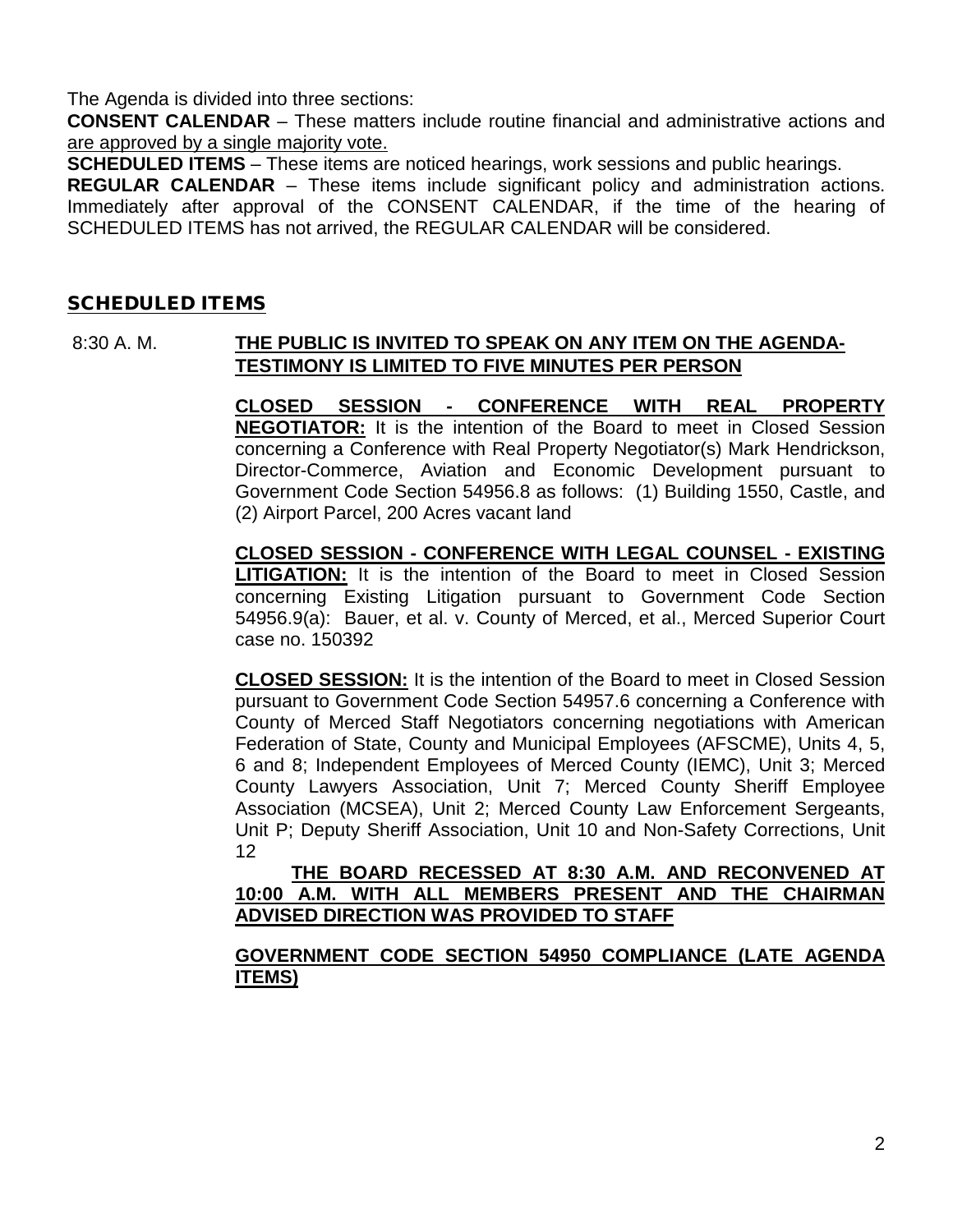## 10:00 A. M. **PLEDGE OF ALLEGIANCE**

**PUBLIC OPPORTUNITY TO SPEAK ON ANY MATTER OF PUBLIC INTEREST WITHIN THE BOARD'S JURISDICTION INCLUDING ITEMS ON THE BOARD'S AGENDA, EXCEPT FOR THOSE ITEMS SPECIFICALLY SCHEDULED AS PUBLIC HEARINGS** (Testimony limited to five minutes per person)

## *REVIEW BOARD ORDER – SEE PAGE 10*

**PRESENTATION:** Executive Office - Budget Presentation *REVIEW BOARD ORDER – SEE PAGE 10*

## **APPROVAL OF CONSENT AGENDA CALENDAR** (Items #1 - 28) **APPROVED AS RECOMMENDED AYES: ALL**

## **MENTAL HEALTH - PUBLIC HEARING - PROPOSED ORDINANCE AND POSSIBLE ADOPTION**

To consider Proposed Ordinance entitled: An Ordinance amending the Fee Schedule for Mental Health Services (Supersedes Ordinance No. 1883) RECOMMENDATION: Waive further reading and adopt Ordinance

#### *REVIEW BOARD ORDER – SEE PAGES 10 AND 11*

## **PLANNING - CONTINUED MEETING**

Lakeview Properties Major Subdivision Application No. MAS04-014 (Action continued from March 1, 2011)

RECOMMENDATION: Continue the Final Project Decision on the Lakeview Properties Major Subdivision Application No. MAS04-014 to a date to be determined to allow completion of the Community Benefits Agreement/Developer Agreement

# *REVIEW BOARD ORDER – SEE PAGE 11*

## **REPORTS/BOARD DIRECTION**

County Executive Officer, County Counsel, Board of Supervisors Members

# **LUNCH BREAK**

#### 1:30 P. M. **JOINT STUDY SESSION**

Eighth Joint Study Session with Planning Commission on Draft Policies for the Merced County General Plan Update - Receive presentation from MintierHarnish and discuss possible policy modifications

## *REVIEW BOARD ORDER – SEE PAGES 11, 12 AND 13*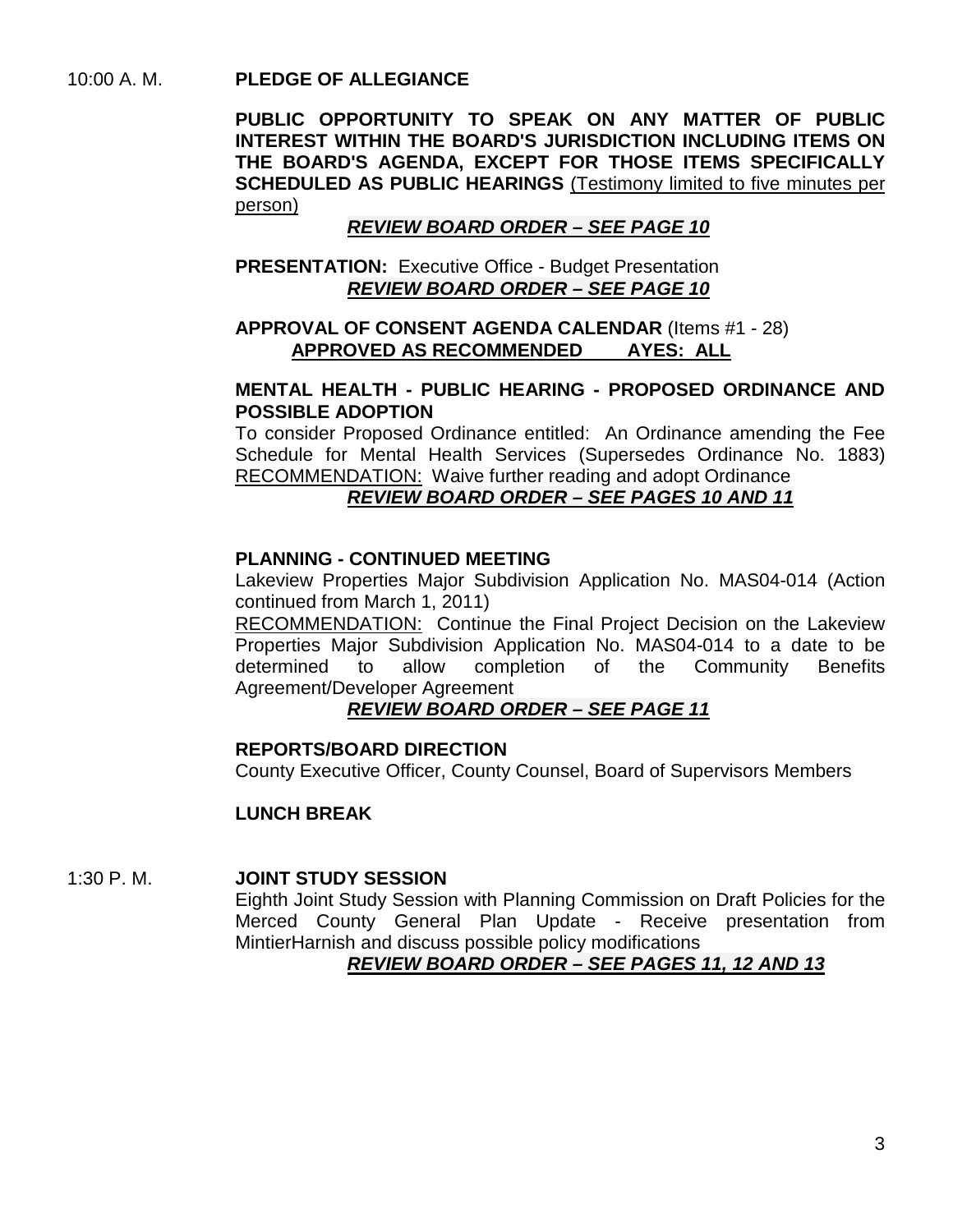# CONSENT CALENDAR (Items #1 - 28) **APPROVED AS RECOMMENDED AYES: ALL**

#### Public Works

1. Approve and authorize Chairman to sign Amendment to Contract No. 2003092 with Congressman Cardoza extending the contract period for an additional two days until January 2, 2013.

#### Planning

- 2. Approve and authorize Chairman to sign Amendment to Contract No. 2011037 with Vista Towers, LLC for the consultant, Willdan Engineering, to conduct a biological resources investigation and prepare a biological letter report for the Initial Study for the Snelling Communications Tower (CUP10-011).
- 3. Approve and authorize Chairman to sign Amendment to Contract No. 2011038 with Willdan Engineering to conduct a biological resources investigation and prepare a biological letter report for the Initial Study for the Snelling Communications Tower Project (CUP10-011) and approve the necessary budget transfer-\$4,125. (4/5 Vote Required)

#### Mental Health

- 4. Approve and authorize Chairman to sign Amendment to Contract No. 2010170 with Community Social Model Advocates, Inc. for residential alcohol and drug residential recovery services.
- 5. Approve and authorize Chairman to sign Renewal Contract No. 2009142 with Merced Faculty Associates (MFA) for physicals for the clients at the Marie Green Psychiatric Health Facility.

#### Human Services Agency

- 6. Approve and authorize Chairman to sign Renewal Contract No. 2009186 with Mountain Crisis Services for shelter-based domestic violence services.
- 7. Approve and authorize Chairman to sign Renewal Contract No. 2007125 with Merced County Office of Education for community development and support of client services by the Family Resource Council.
- 8. Approve and authorize Chairman to sign Renewal Contract No. 2009078 with Treasurer-Tax Collector for collection services of delinquent accounts through Revenue & Reimbursement with a position to be stationed at H.S.A.
- 9. Approve and authorize Chairman to sign Amendment to Contract No. 2004222 with Calif. Dept. of Aging for Title III, VII, IIIE and CBSP Senior Programs; adopt Resolution and approve the necessary budget transfers. (4/5 Vote Required)

# *REVIEW BOARD ORDER – SEE PAGES 13 AND 14*

- 10. Approve and authorize Chairman to sign Amendment to Contract No. 2007181 with Valley Caregiver Resource Center for National Family Caregiver Support Program.
- 11. Approve and authorize Chairman to sign Amendment to Contract No. 2009166 with Community Action Board for Congregate Meals Program for a Congregate Nutrition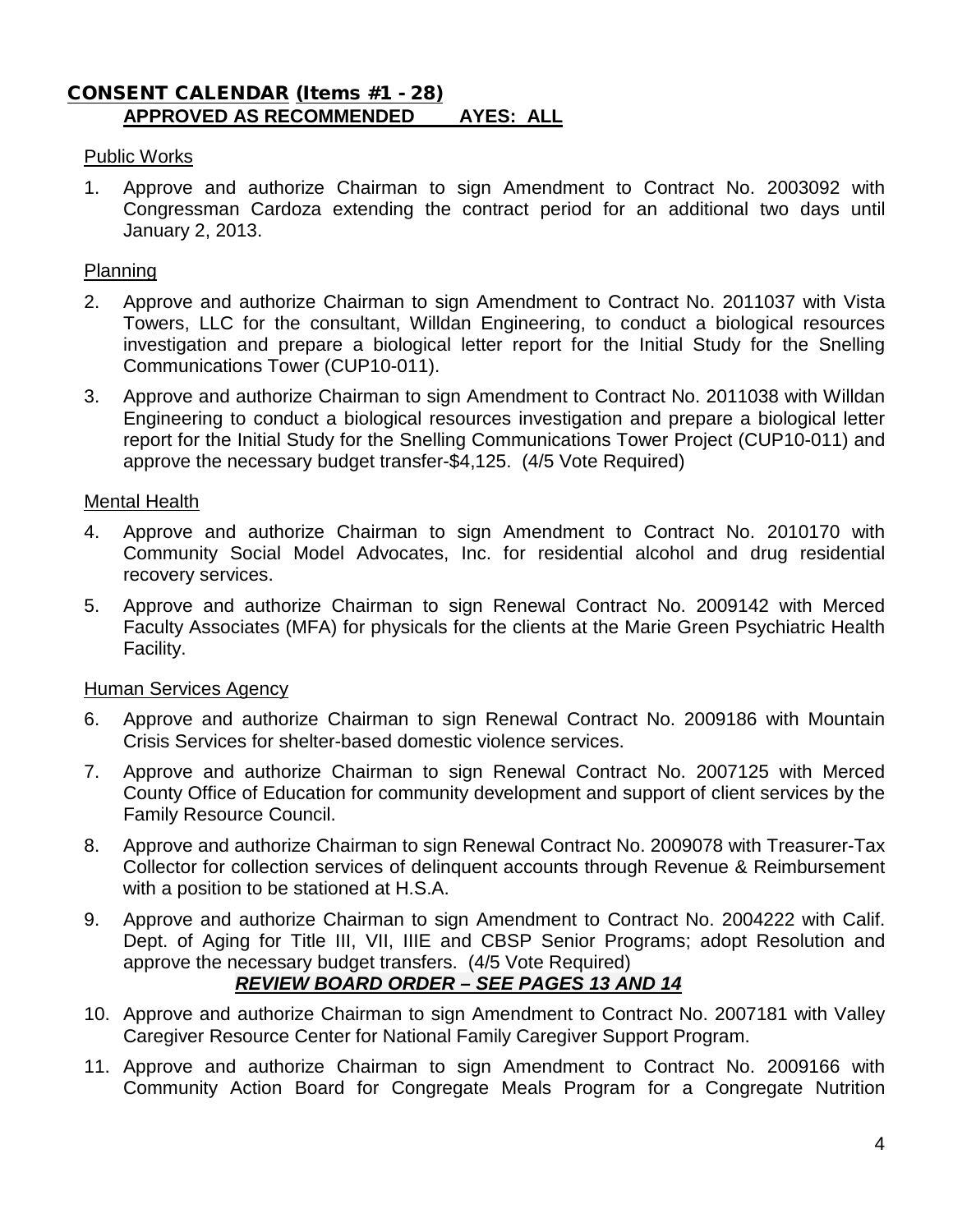## Program.

## *REVIEW BOARD ORDER – SEE PAGE 14*

- 12. Approve Budget Transfer in the amount of \$1,270 for Aid to Refugees increase based on caseload increase. (4/5 Vote Required)
- 13. Approve Budget Transfer in the amount of \$153,200 for purchase of van, passenger vehicles and paging system from salary savings.

## Probation

14. Approve Budget Transfer in the amount of \$50,000 for payment of data processing charges for new IT system.

#### **Sheriff**

15. Approve Budget Transfer in the amount of \$24,363 for repair of surveillance camera from CSAC Excess Insurance Authority. (4/5 Vote Required)

#### District Attorney

16. Approve Budget Transfer in the amount of \$4,000 for purchase of office supplies from Trust Account #02613 with no additional county costs. (4/5 Vote Required)

#### Dept. of Workforce Investment

17. Approve Budget Transfer in the amount of \$57,000 moving ARRA Revenue and expenditures to correct Budget Unit. (4/5 Vote Required)

#### Commerce, Aviation and Economic Development

18. Set public hearing for June 7, 2011 at 10:00 a.m. to consider proposed Revisions to the Owner-Occupied Housing Rehabilitation Program Guidelines and the Homebuyer Acquisition Only/Acquisition with Rehabilitation Program Guidelines.

#### Treasurer-Tax Collector

19. Approve and authorize Chairman to sign Renewal Contract No. 2005180 with Employment Development Department (EDD) to receive and locate confidential information on delinquent/bad debtors through Revenue and Reimbursement Division.

# Executive Office

- 20. Act on Claim for Damages received from Marina Sotelo (2011-027) and Application for Leave to Present Late Claim received from Alys Scoggins (2011-028) as recommended by Risk Management and Executive Office.
- 21. Approve Travel Request received from Commerce, Aviation and Economic Development and Sheriff as recommended by Executive Office.

# Board Recognition

- 22. Proclaim the month of May, 2011 as "Older American Month" in Merced County.
- 23. Proclaim June, 2011 as "All Dads Matter Month" in Merced County.
- 24. Authorize Certificate of Recognition to Delhi Unified School District for their Centennial Celebration.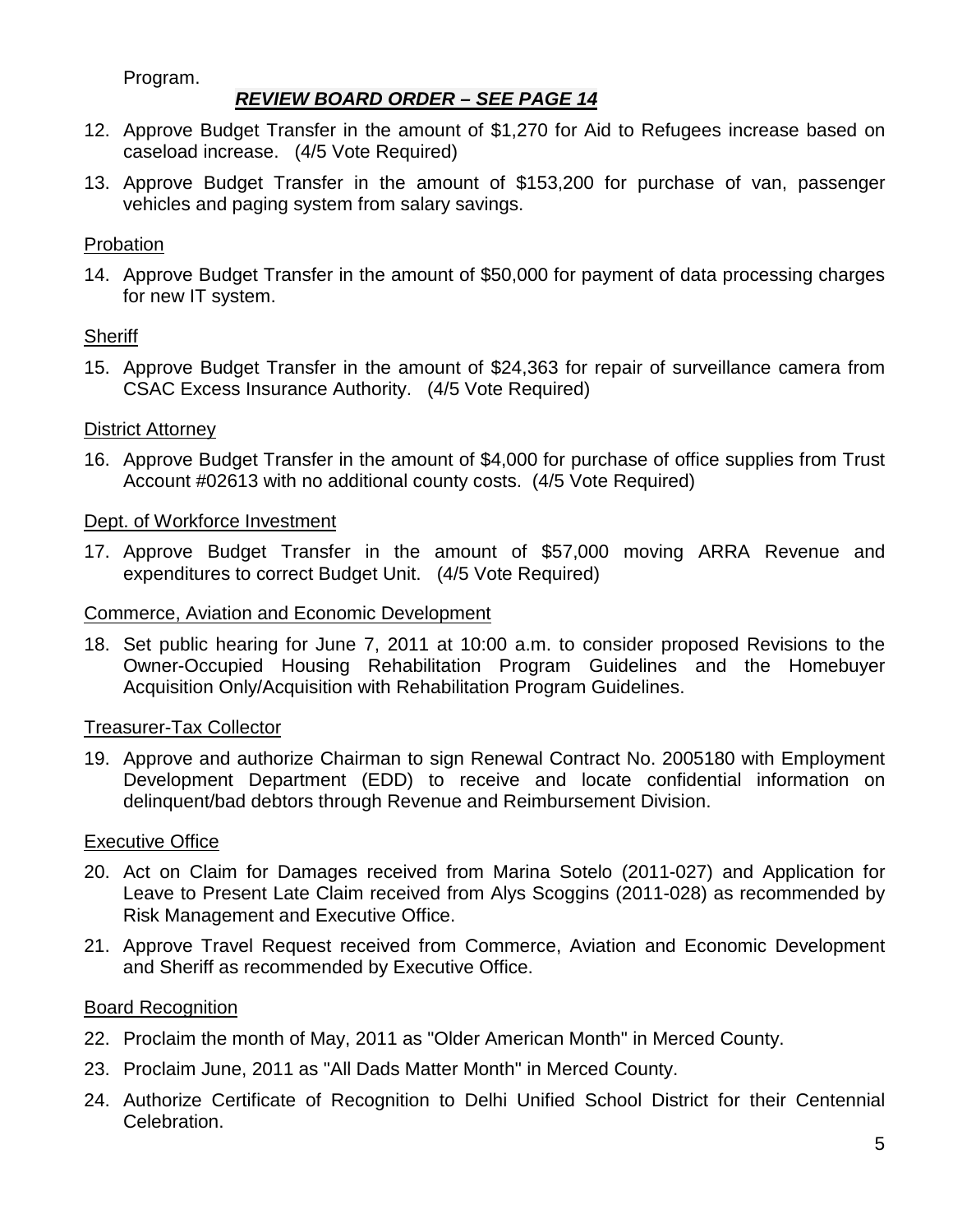- 25. Authorize Certificate of Recognition to Winton Historical Society for Firehouse Park Monument Dedication in honor of Centennial Year.
- 26. Authorize Certificate of Recognition to Bill and Rusty Ganci in honor and celebration of their 65th Wedding Anniversary.
- 27. Authorize Certificates of Recognition to Ernie Solis for Staff Excellence Award; Mike Polinko for Staff Excellence-Management and Community Volunteer Awards for Diane Dixon, Jennie Callaghan and Tony Shukle recognized by the Community Action Agency.
- 28. Authorize Certificates of Recognition to Our Lady of Miracles Society and Italian Catholic Federation for 75 years in the Gustine Community; Gustine Presbyterian Community Church, Merced County Library Gustine Branch, 100F Romero Lodge #413 and Gustine Volunteer Fire Department for 100 Years in the Gustine Community.

# REGULAR CALENDAR

## BOARD ACTION

## COMMERCE, AVIATION AND ECONOMIC DEVELOPMENT

29. Resolution certifying the Revolving Loan Fund Plan as required by the U.S. Dept. of Commerce, Economic Development Administration.

# **ADOPTED RESOLUTION NO. 2011-52 AS RECOMMENDED AYES: ALL**

#### CHILD SUPPORT SERVICES

30. Authorize negotiation with Moonlight Investment to modify or terminate, if necessary, the building lease agreements for 750 and 780 Loughborough Drive, Merced, CA. **APPROVED AS RECOMMENDED AYES: ALL**

# HEALTH

31. Contract with State Water Resources Control Board for development and field testing of a Model Comprehensive Nutrient Management Plan (CNMP) in the amount of \$200,000; authorize Director of Public Health or Designee to sign all payment requests and adopt Resolution.

## **AUTHORIZED CONTRACT NO. 2011059 AND ADOPTED RESOLUTION NO. 2011-53 AS RECOMMENDED AYES: ALL**

32. Authorize submission of Grant Application with California Dept. of Resources Recycling and Recovery (CalRecycle) for Solid Waste Local Enforcement Agency Grant for FY 2011-12, with department to return to the Board for acceptance of grant award if awarded and adopt Resolution.

#### **ADOPTED RESOLUTION NO. 2011-54 AS RECOMMENDED AYES: ALL**

#### HUMAN SERVICES AGENCY

33. Contract with District Attorney for oversight of investigation of CalWORKs and CalFresh (formerly Food Stamps) for welfare fraud.

# **AUTHORIZED CONTRACT NO. 2011060 AS RECOMMENDED AYES: ALL**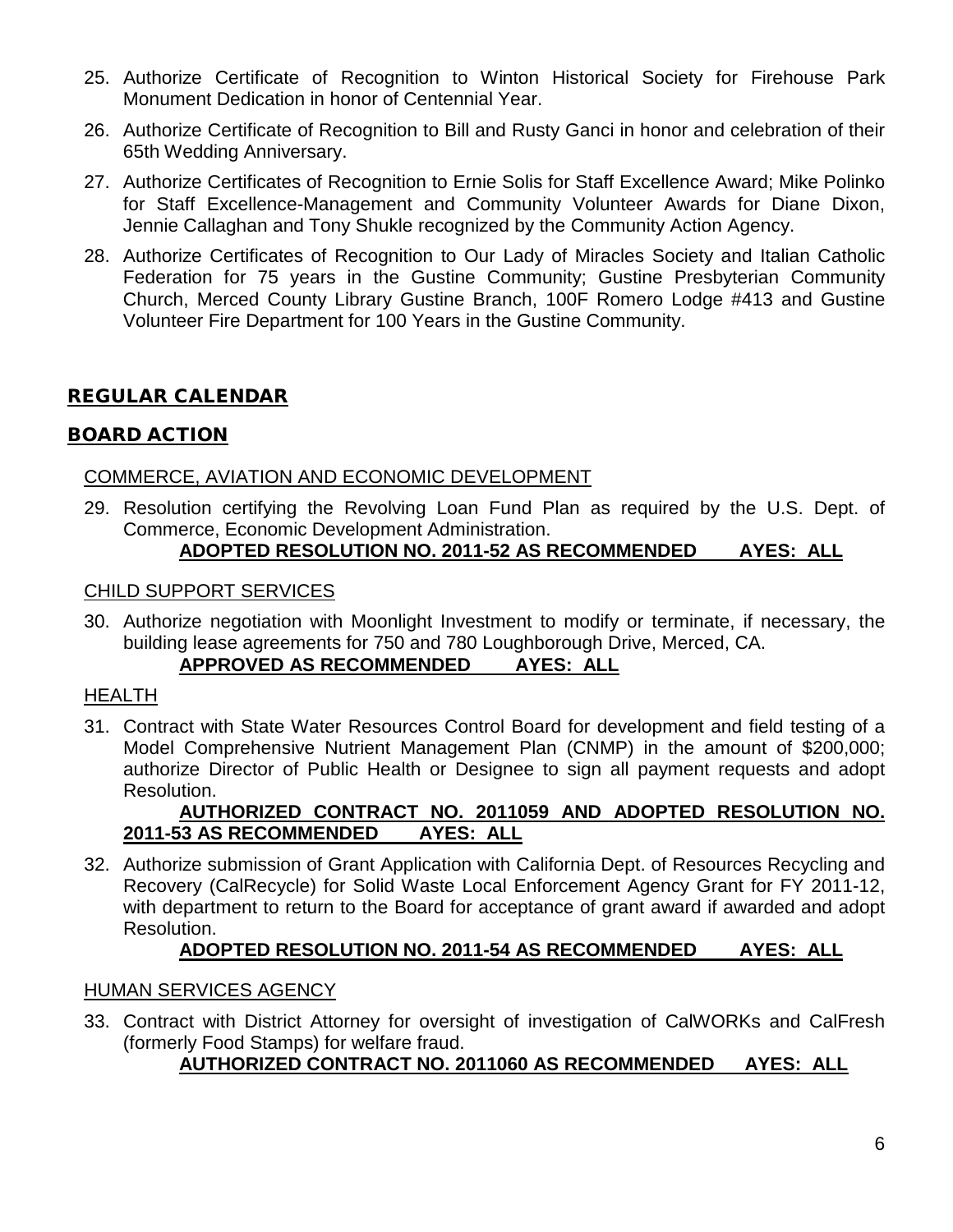# MENTAL HEALTH

34. Contract with Chae Sun Lee for office space lease at 1471 B Street-Livingston which serves the Northside of Merced County and supports Alcohol and Drug and Mental Health services to adults and children.

# **AUTHORIZED CONTRACT NO. 2011061 AS RECOMMENDED AYES: ALL**

35. Contract (Memorandum of Understanding) with Community Action Board, Inc. to establish Roles and Responsibilities of the Key Partners involved in the Mental Health Services Act Housing Program Project to establish a new low-income housing development in Los Banos called Pacheco Place and return to the Board with any necessary actions relative to the Housing Program Project based on CalHFA response.

# **AUTHORIZED CONTRACT NO. 2011062 AS RECOMMENDED AYES: ALL**

#### **SHERIFF**

36. Authorize a one-time retroactive pay adjustment for thirty-one (31) pay periods for the correct temporary promotion pay for one Security Systems Operator (Employee 13638) in accordance with Human Resources Rules and Regulations.

## **APPROVED AS RECOMMENDED AYES: ALL**

37. Contract with U.S. Dept. of Justice-Drug Enforcement Administration (DEA) for 2011 Domestic Cannabis Eradication & Suppression Program and authorize the Sheriff to sign the Letter of Agreement and Contract to accept funding in the amount of \$60,000 for the eradication of illegal cannabis program in Merced County.

# **AUTHORIZED CONTRACT NO. 2011063 AS RECOMMENDED AYES: ALL**

38. Contract with Los Banos Spring Fair for police protection services for the 2011 Spring Fair from April 27, 2011 through May 1, 2011.

# **AUTHORIZED CONTRACT NO. 2011064 AS RECOMMENDED AYES: ALL**

39. Accept additional funding in the amount of \$24,618 for the 2007 Buffer Zone Protection Grant and amend Contract No. 2010016 with California Emergency Management Agency to purchase equipment to better secure critical infrastructure in Merced County and approve the necessary budget transfer-\$34,925. (4/5 Vote Required)

# **AUTHORIZED CONTRACT NO. 2010016 AS RECOMMENDED AYES: ALL**

#### DEPT. OF ADMIN. SERVICES

40. Authorize Dept. of Admin. Services-Purchasing to initiate the procurement process for "On-Line Surplus Property Auction Services", evaluate and select the most responsive provider to perform such services and negotiate an agreement with provider and return to the Board with a recommended contract, upon review of County Counsel, for final Board approval.

#### **APPROVED AS RECOMMENDED AYES: ALL**

41. Declare miscellaneous office furniture, assorted office equipment and miscellaneous supplies identified as listed on Exhibit A as Surplus Property and authorize its disposal through an Internet public auction.

#### **APPROVED AS RECOMMENDED AYES: ALL**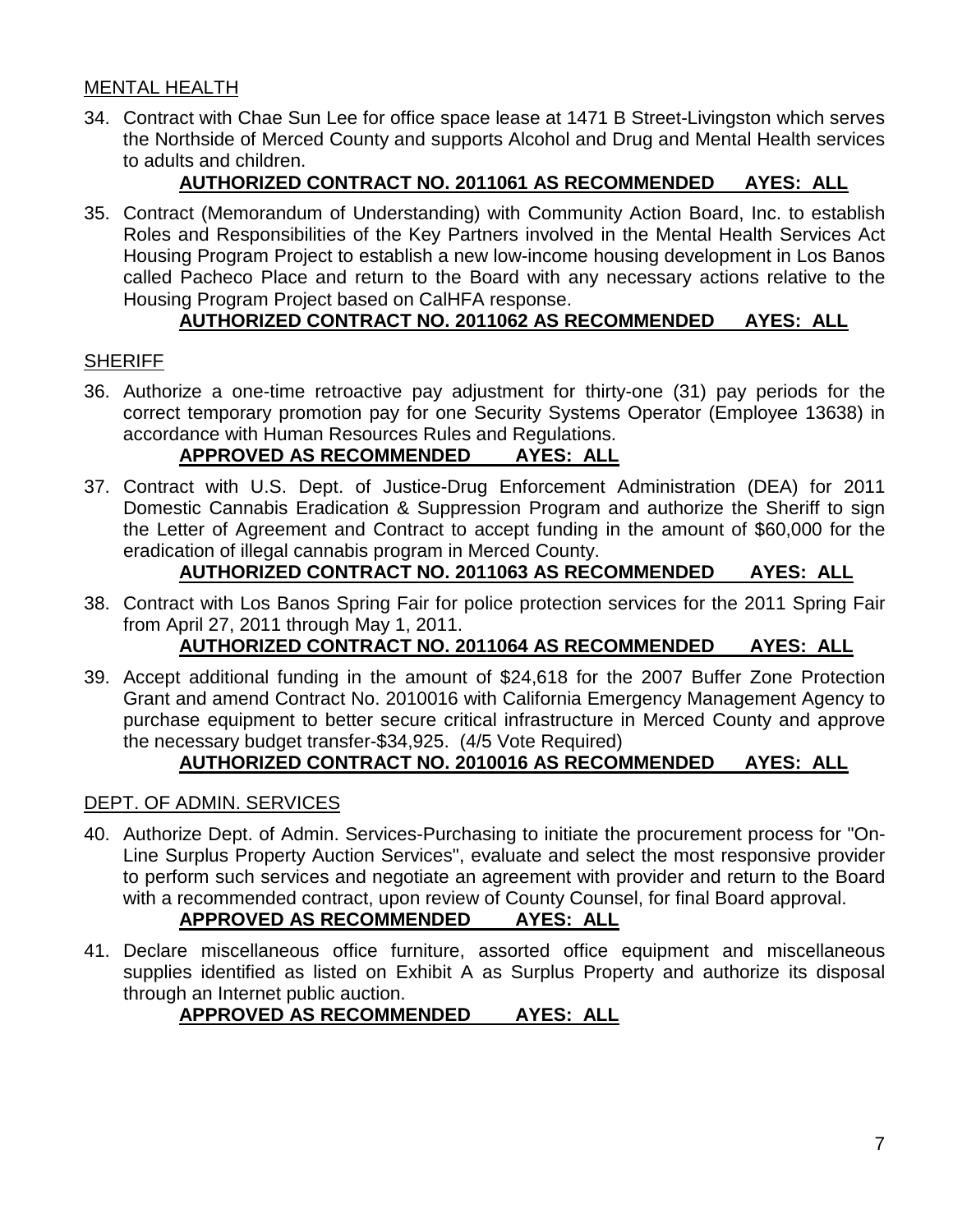# EXECUTIVE OFFICE

42. Standing Committee for At Large Members - Composition and Selection of Option for Membership.

## *REVIEW BOARD ORDER – SEE PAGE 14*

#### BOARD APPOINTMENTS

43. Ag. Waste Management Loan Committee - Authorize Amendment to Program Guidelines removing Counsel as a Voting Member and amending the Membership of the Ag. Waste Management Loan Committee understanding Counsel will serve as the Legal Advisor only to the Loan Committee.

#### *REVIEW BOARD ORDER – SEE PAGE 15*

#### HUMAN RESOURCES

44. Approve the change for Supervising Probation Officer (Class 4025) and Supervising Juvenile Institutions Officer (Class 4721) Classifications to Bargaining Unit 11-AFSCME-Probation Supervising Employees effective May 9, 2011.

# **PULLED FROM THE AGENDA – NO ACTION TAKEN**

# BOARD INFORMATION & POSSIBLE ACTION **ACCEPTED AND PLACED ON FILE AYES: ALL**

45. Commerce, Aviation and Economic Development re: Notification of Facility Use Contract with Fresno Sports Car Club of America for the dates of March 13, April 10, May 1 and June 12, 2011.

## **CONTRACT NO. 2011065**

- 46. Commerce, Aviation and Economic Development re: Notification of Facility Use Contract issued to Sheriff's Department for the Spring Safety Fair held on April 9, 2011. **CONTRACT NO. 2011066**
- 47. Dept. of Admin. Services re: Notification of the Net Proceeds of the Sale of Surplus Property on Internet Auctions that were held during the period of January 1, 2011 through March 31, 2011 which amounted to \$41,759.19.
- 48. Mariposa County Board of Supervisors re: Support of Mariposa County for inclusion in the Service Area of Foreign Trade Zone (FTZ) No. 226.
- 49. CSAC re: 2011 CSAC Challenge Awards Call for Entries, Deadline is June 30, 2011.
- 50. U.S. Senator Barbara Boxer re: Response to letter regarding S.195, the Child Support Protection Act of 2011.
- 51. State Water Resources Control Board re: Notice of Opportunity to Comment re: Proposed Approval of Amendments to the Water Quality Control Plan for the Sacramento River and San Joaquin River Basins for the Control of Methyl mercury and total Mercury in the Sacramento-San Joaquin Delta Estuary - Comment deadline is May 23, 2011.
- 52. State Water Resources Control Board re: Notice of Special Meeting and Board Member Public Workshop and Field Tour regarding the implementation of the Lower Yuba River Accord, set for May 9, 2011.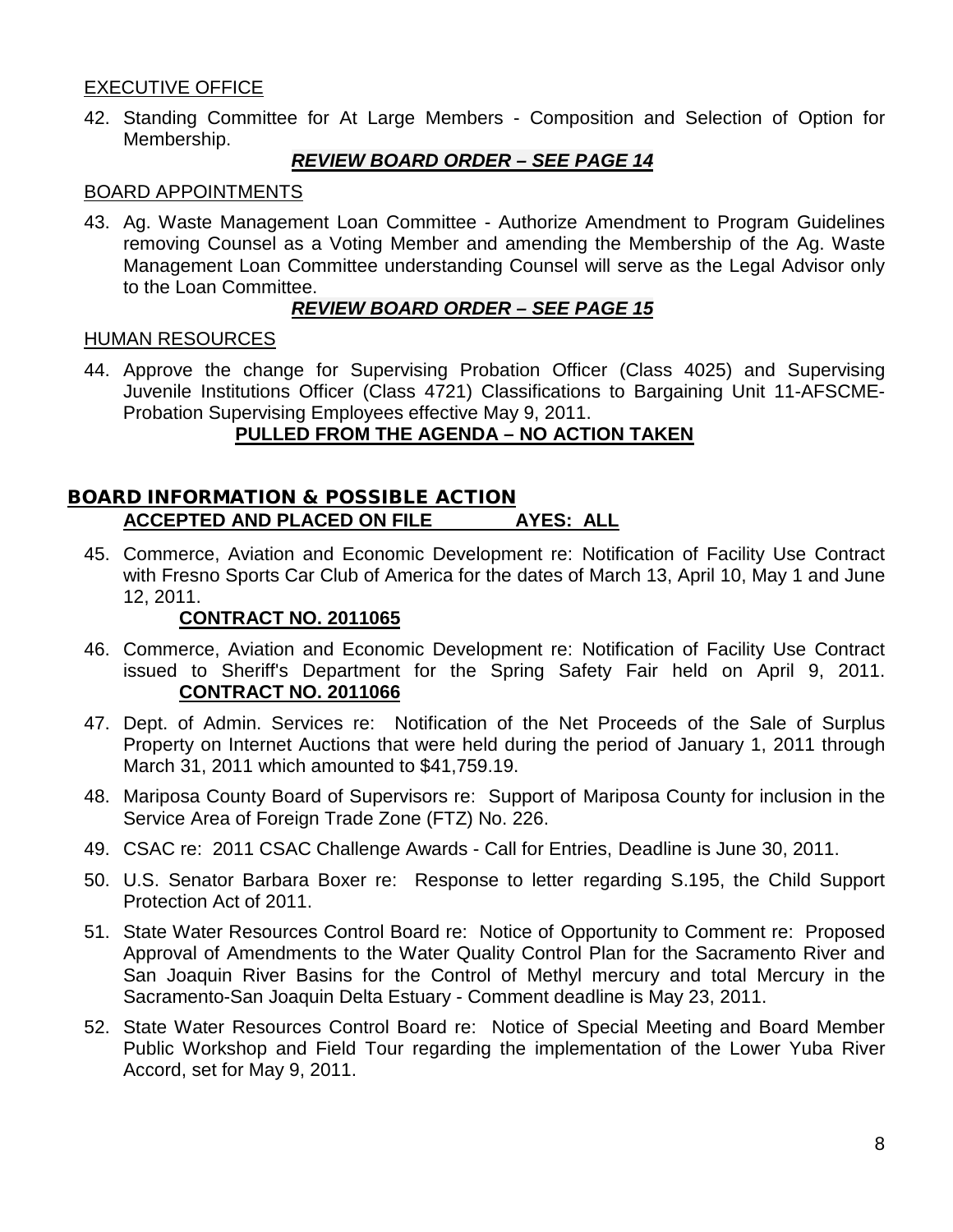- 53. State Water Resources Control Board re: Notice of Revised re-notice of Public Hearing for General Exception to the Calif. Ocean Plan Waste Discharge Prohibition for selected discharges into areas of special biological significance, including special, protections for beneficial, uses and the associated program environmental impact report - comment period ends May 20, 2011.
- 54. State Water Resources Control Board re: Notice of Opportunity to comment consideration of Kelly Gate Associates Petition to review the denial of case closures for underground storage tank sites at 27821 Dutcher Creek Road, Cloverdale, Cal. with comment deadline on May 27, 2011.
- 55. State Water Resources Control Board re: Revised Notice of Opportunity to Comment Draft Waste Discharge Requirements for Sanitary Sewer Systems - comments due May 13, 2011.
- 56. State Dept. of Fish and Game Commission re: Copy of the Notice of Proposed Emergency Regulatory Action relating to Mountain Yellow-legged Frog.

#### **ADOPTED RESOLUTION IN MEMORY OF LOUIS ZANINI AND ADJOURNED THE MEETING UNTIL TUESDAY, MAY 10, 2011 AT 10:00 A.M.**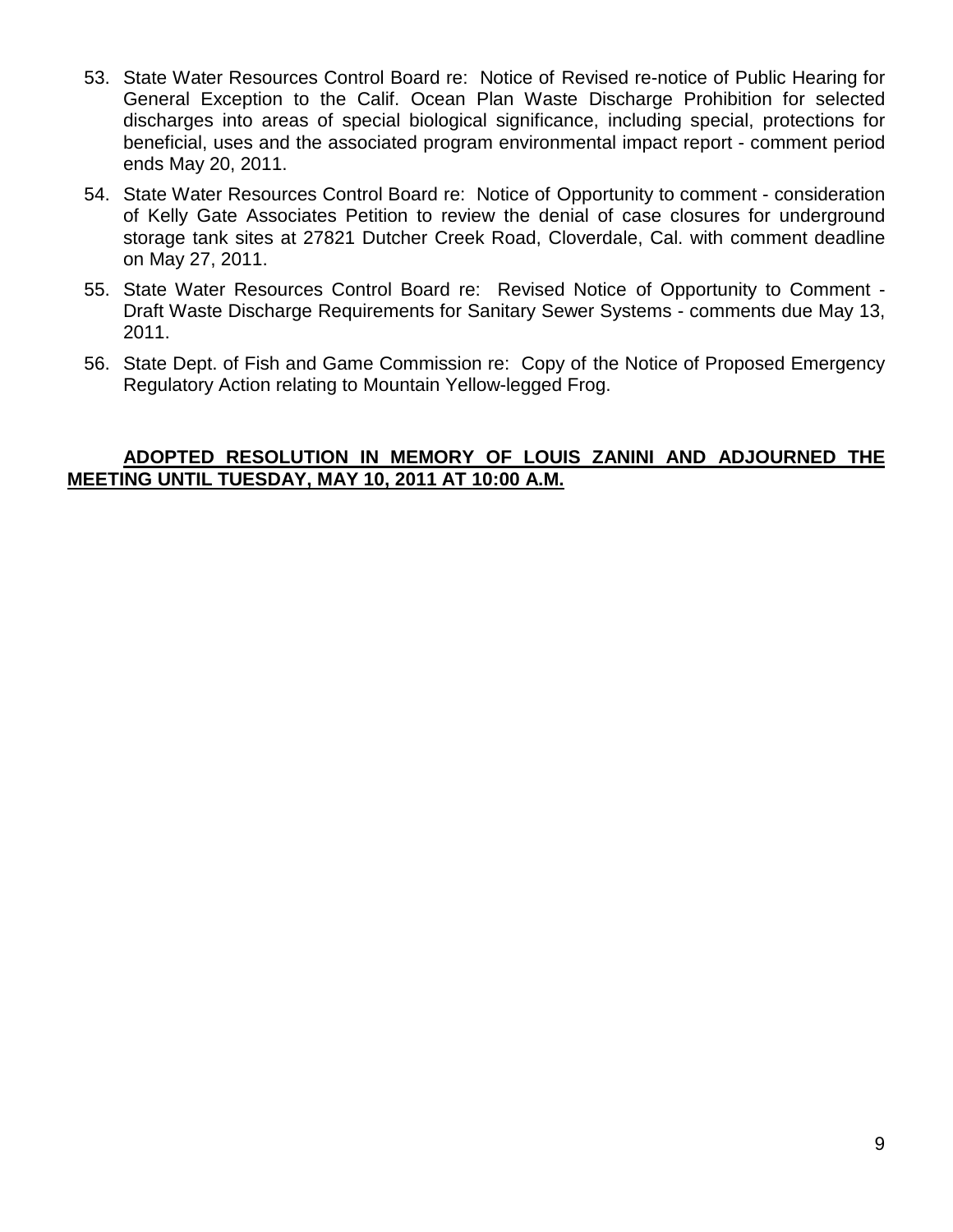#### **10:00 A.M. SCHEDULED ITEM 2011-05-03 PUBLIC OPPORTUNITY**

Bob Brown, Winton resident, comments on the jobless situation in the county and the possibility of mineral rights creating income and submits article on "Fracking Procedures."

County Executive Officer Larry Combs introduces the new County Fire Chief Nancy Koerperich.

Present: Pedrozo, Walsh, Davis, Kelsey, O'Banion

#### **10:00 A.M. SCHEDULED ITEM 2011-05-03 PRESENTATION - Budget**

Deputy County Executive Officer/Budget Scott DeMoss provides a report and power point presentation on FY 11/12 Budget advising expenses will exceed revenue by \$13-16 million.

Discussion is had on expenses, the shortfall, county operations and internet sales tax.

The Board requests policy updates at the State level along with individual budget briefings by county departments.

Supervisor Kelsey states the Board should also take cuts.

County Executive Officer Larry Combs states this report did not include any State action. Present: Pedrozo, Walsh, Davis, Kelsey, O'Banion

#### **10:00 A.M. SCHEDULED ITEM 2011-05-03 MENTAL HEALTH – PUBLIC HEARING**

The time and date previously set for a public hearing to consider proposed Ordinance entitled: An Ordinance Changing Fees Charged for Mental Health Services (Supersedes Ordinance No. 1883 and Amends Merced County Code, Chapter 9.48, Section 9.48.030) submitted by Mental Health.

Assistant Mental Health Director of Project Planning and Fiscal Services Sharon Robinson reviews the Staff Report and inpatient unit rates.

The Chairman opens the public hearing and asks if there is anyone present wishing to speak. No one speaks. The Chairman closes the public hearing.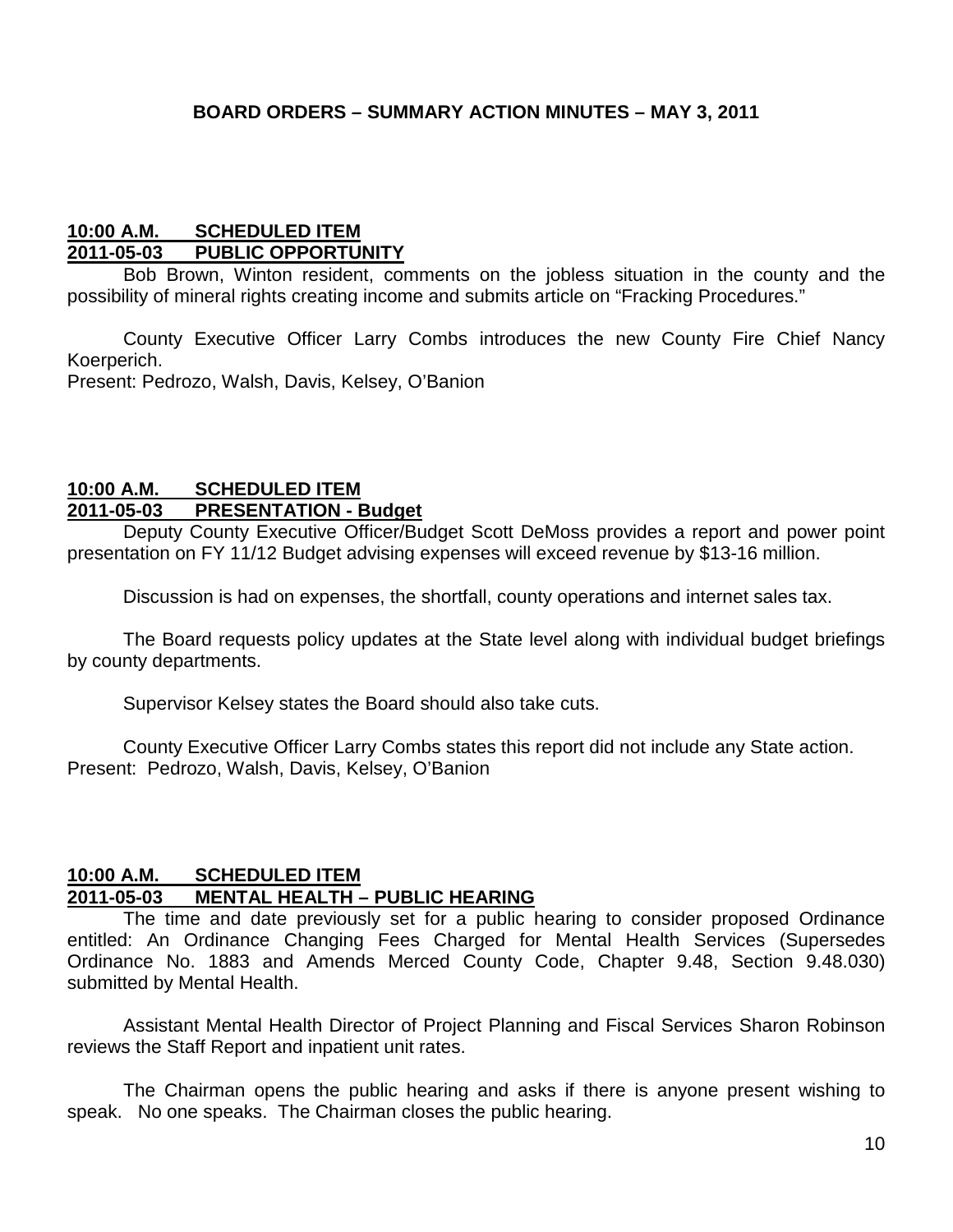Upon motion of Supervisor O'Banion, seconded by Supervisor Kelsey, duly carried, the Board waives further reading and adopts Ordinance No. 1884. Ayes: Pedrozo, Walsh, Davis, Kelsey, O'Banion

#### **10:00 A.M. SCHEDULED ITEM 2011-05-03 PLANNING – CONTINUED MEETING**

The Clerk announces the Continued Meeting on the Lakeview Properties Major Subdivision Application No. MAS04-014 located in the Snelling area, which was continued from March 1, 2011 Board Meeting, is before the Board for consideration.

Interim Development Services Director Paul Fillebrown states Staff and Counsel continue to work with the applicants to finalize the Agreements and, therefore, it will require additional time in order to allow final action on the proposed project and the Community Benefits Agreement and Developer Agreement to occur at the same time.

Upon motion of Supervisor Kelsey, seconded by Supervisor O'Banion, duly carried, the Board continues the Meeting until Staff brings the matter back to the Board in order to allow completion of the Community Benefits Agreement and Developer Agreement for Major Subdivision MAS04-014, Lakeview Properties.

Ayes: Pedrozo, Walsh, Davis, Kelsey, O'Banion

# **1:30 P.M. SCHEDULED ITEM 2011-05-03 PLANNING - JOINT STUDY SESSION**

The Clerk announces the Eighth Joint Study Session with the Planning Commission on Draft Policies for the Merced County General Plan Update as submitted by Planning is before the Board for consideration.

Planning Commission Chair Lynn Tanner (District 2) issues Roll Call: Greg Thompson (District 1); Jack Mobley (District 3); Rich Ford (District 4) and Mark Erreca (District 5) are present.

Supervisor Kelsey enters the Chambers at 1:35 p.m.

Interim Development Services Director Paul Fillebrown states Project Manager Dan Amsden from MintierHarnish will provide the overview.

Dan Amsden, AICP Project Manager with MintierHarnish & Associates reviews the power point presentation advising this is a summary update on the Draft 2030 General Plan project, particularly how the draft general plan is organized and reviews the series of focus group meetings and the recommended revisions to the general plan. He states five (5) comment letters were received and are part of the record as noted in Planning Staff Report dated April 22, 2011 from: Merced County Farm Bureau dated March 23, 2011; Sierra Club/Tehipite Chapter dated March 23, 2011; Valley Land Alliance dated March 23, 2011; Merced Alliance for Responsible Growth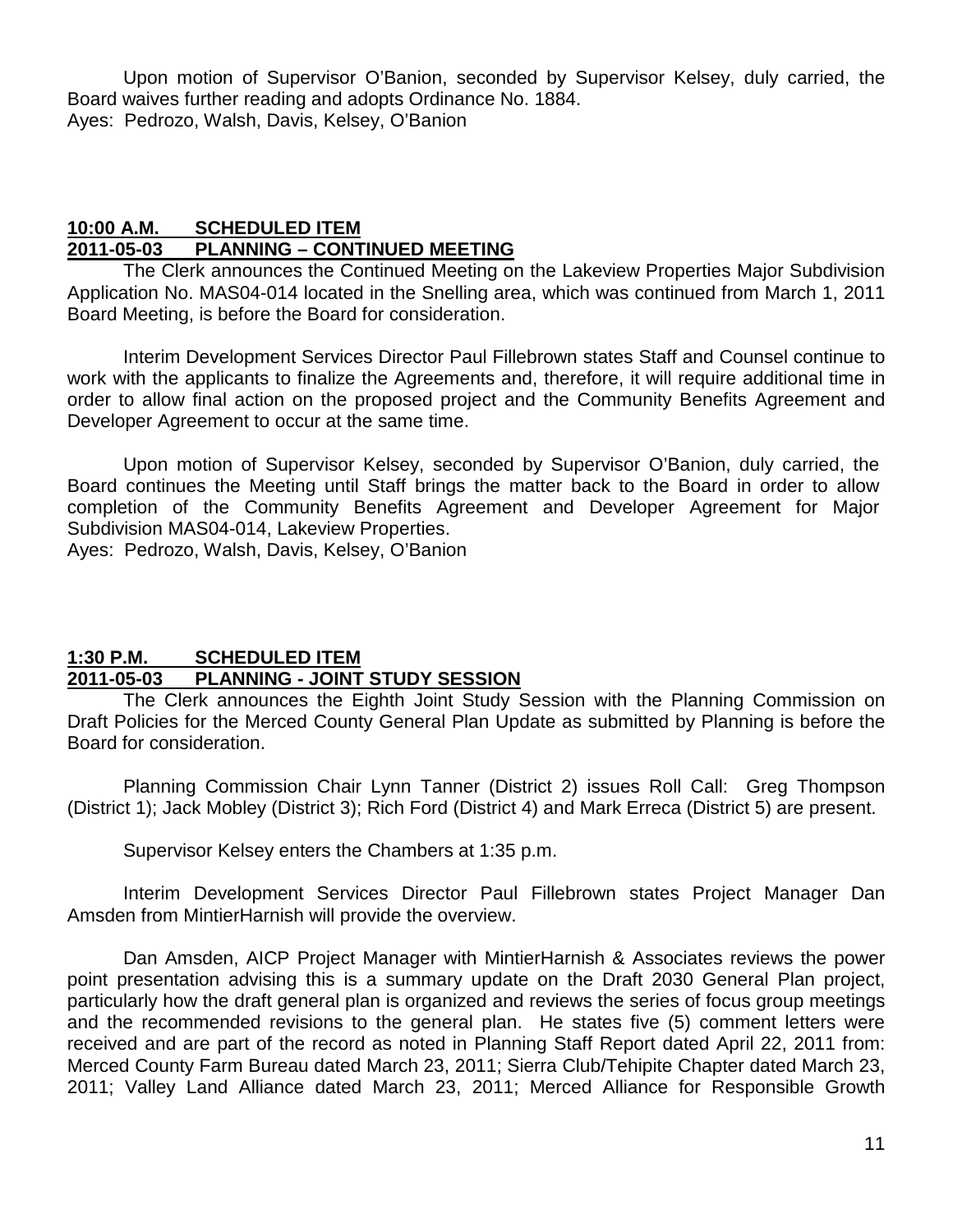(MARG) dated March 23, 2011 and Central California Irrigation District (CCID) dated March 29, 2011.

Project Manager Amsden reviews the "Focus Group Suggested Changes to the Draft 2030 General Plan Goals, Policies and Programs" table and states this will provide direction and input to Staff. Discussion is had on the Suggested Changes and Assistant Planning Director William Nicholson responds to questions.

Chairman Pedrozo asks if there is anyone that wishes to speak.

Rod Webster, Merced Sierra Club representative, states he hopes the Focus Group comments are taken under consideration.

Rochelle Koch, Winton resident and Valley Land Alliance member, states her disappointment with the late posting of the handouts and comments on Alternate E and Items #35, #42 and #109.

Cindy Lashbrook, community member and past Planning Commissioner member, states she believes there has only been three joint study sessions not seven and speaks on water management and natural resources.

Diana Westmoreland-Pedrozo, representing California Women for Agriculture (CWA), comments on population growth, inventory of empty homes and the use of LESA Model, Option E and the need for more jobs.

Frank Borges, representing Mike Gallo, submits and reads Letter dated May 3, 2011 addressing Mitigation of Ag. Land and submits Stanislaus County Farmland Mitigation Program Guidelines.

Amanda Carvajal, Executive Director for Merced County Farm Bureau, submits Memo dated May 3, 2011 addressing concerns on Focus Group Changes for 2030 GPU and further comments on Items #16, #25, #40, #41, #44 and #105.

Tom Dinwoodie, Chairman of the McSwain Municipal Advisory Council, reviews concerns on northeast Merced, McSwain and Atwater and requests consideration on the lot size transition zone between one acre or large lots and future development of property and the concern on transportation restrictions and submits Letter dated May 3, 2011.

Jean Okuye states her concern on the late posting of material and comments on Items #27 and #45 and states Merced County must advertise our agriculture and accent on the positive in our community.

Lisa Kayser-Grant responds and comments on the following: Items #26, #29, #50, #72, #74, #82, #104, #113-116, #134 and #136.

Hearing no further comments, Chairman Pedrozo closes public comment.

The Board recesses at 2:40 p.m. and reconvenes at 2:45 p.m.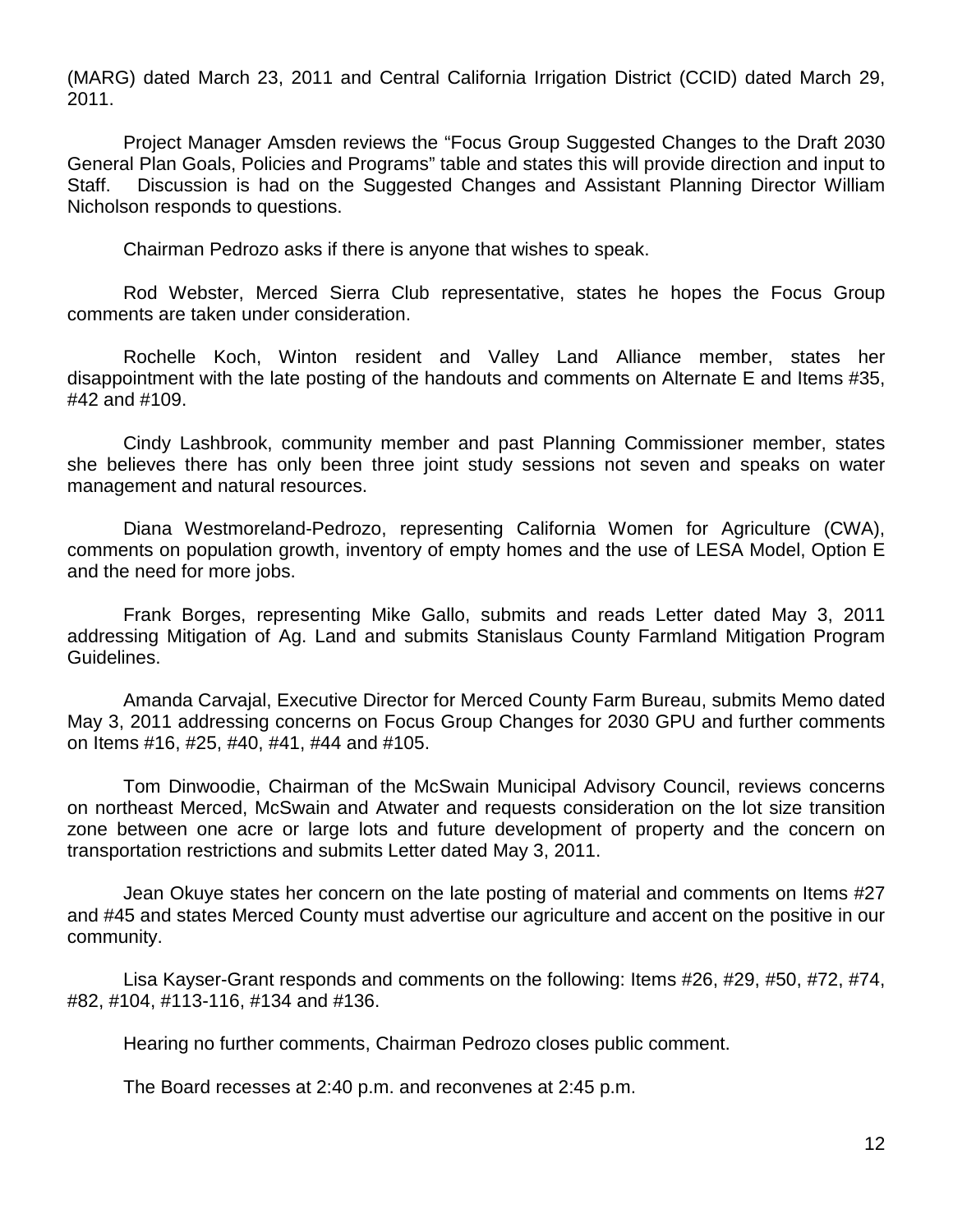Interim Development Services Director Fillebrown and Project Manager Amsden continue with the power point presentation and review of documents provided. It is suggested the "Focus Group Suggested Changes to the Draft 2030 General Plan Goals, Policies and Programs" table be reviewed by item.

The Board Members and the Planning Commissioners begin the Focus Group Suggested Changes Outline with Project Manager Dan Amsden, Assistance Planning Director Bill Nicholson and Interim Development Services Director Paul Fillebrown. Chairman Pedrozo calls for each item and discussion, comments, possible changes and recommendations are reviewed on the following: Items #1, #2, #3, #7, #11, #17, #20, #21, #25, #27, #28, #31 and #33.

The Board recesses at 4:10 p.m. and reconvenes at 4:20 p.m.

The Board Members and Planning Commissioners continue the review of the Focus Group Suggested Changes on the following: Items #34, #37, #42, #54, #57, #65, #68, #69, #70, #72, #73, #74, #78, #94, #95, #98, #99, #111, #121, #128, #130 and #139.

Chairman Pedrozo advises the review has been completed and requests further information on the next steps.

Project Manager Amsden states this input will be taken to the Consultant Team and Staff to review the comments, recommendations and changes and these revisions will be provided to the Planning Commission for review and input. Upon the Planning Commission review, their recommendation will be taken to the Board of Supervisors for their discussion and action to Staff in which this becomes the final public document. He further states there will be time for additional input and comment from the public at each of these stages.

There being no further discussion, the Joint Meeting is concluded.

Board Members Present: Pedrozo, Walsh, Davis, Kelsey, O'Banion

Planning Commissioners Present: Tanner (District 2), Thompson (District 1), Mobley (District 3), Ford (District 4) and Erreca (District 5)

# **CONSENT ITEM NO. 9 2011-05-03 HUMAN SERVICES AGENCY**

The Clerk announces Contract Amendments for Senior Programs with California Dept. of Aging are before the Board for consideration.

Supervisor Kelsey requests additional information on the amendments and the affect upon the program.

Human Services Agency Deputy Director Janice Rector provides an overview stating these are one-time-only Federal funds and must be utilized when received. She further states the County is still pursuing options to reduce the county share because of the large cost the county pays for these programs.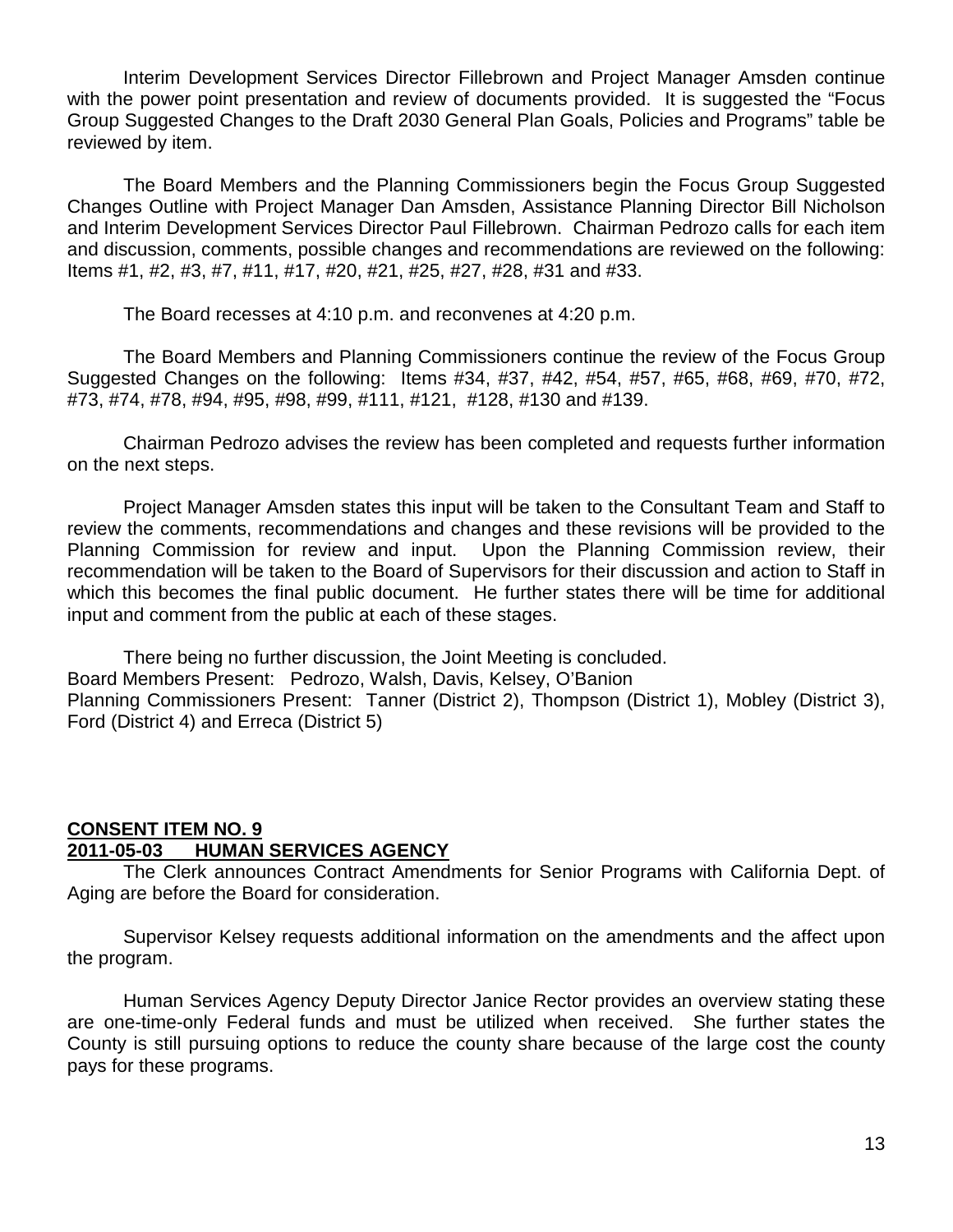Upon motion of Supervisor O'Banion, seconded by Supervisor Davis, duly carried, the Board approves and authorizes the Chairman to sign Amendment to Contract No. 2004222 with California Dept. of Aging for Area Plan Contracts for Title III, VII, IIIE, CDSP Programs; adopts Resolution No. 2011-51 and approves the necessary budget transfers-\$8,416; \$2,600 and \$9,248. (4/5 Vote Required)

Ayes: Pedrozo, Walsh, Davis, Kelsey, O'Banion

# **CONSENT ITEM NO. 11 2011-05-03 HUMAN SERVICES AGENCY**

The Clerk announces the Contract Amendment for Congregate Meals Program with Community Action Agency is before the Board for consideration.

Supervisor Kelsey requests additional information on the amendment and the affect upon the program.

Human Services Agency Deputy Director Janice Rector provides an overview stating these are one-time-only Federal funds and Community Action Agency needs equipment replacement/purchases to provide warm food going to the congregate sites.

Upon motion of Supervisor O'Banion, seconded by Supervisor Davis, duly carried, the Board approves and authorizes the Chairman to sign Amendment to Contract No. 2009166 with Community Action Agency for Congregate Meals Program. Ayes: Pedrozo, Walsh, Davis, Kelsey, O'Banion

# **ACTION ITEM NO. 42 2011-05-03 EXECUTIVE OFFICE**

The Clerk announces the composition of the "Standing Committee for At Large Membership" Appointments is before the Board for consideration.

Following discussion and upon motion of Supervisor O'Banion, seconded by Supervisor Kelsey, duly carried, the Board selects Option 1-Membership will be determined annually corresponding with the changeover of Chairmanship and the Board's Committee assignment process and appoints the Chairman and the Vice-Chairman to serve on the current "Standing Committee for At Large Membership" Appointments and said Standing Committee will meet and consider At Large Appointments/selection for recommendation to the Board.

Ayes: Pedrozo, Walsh, Davis, Kelsey, O'Banion